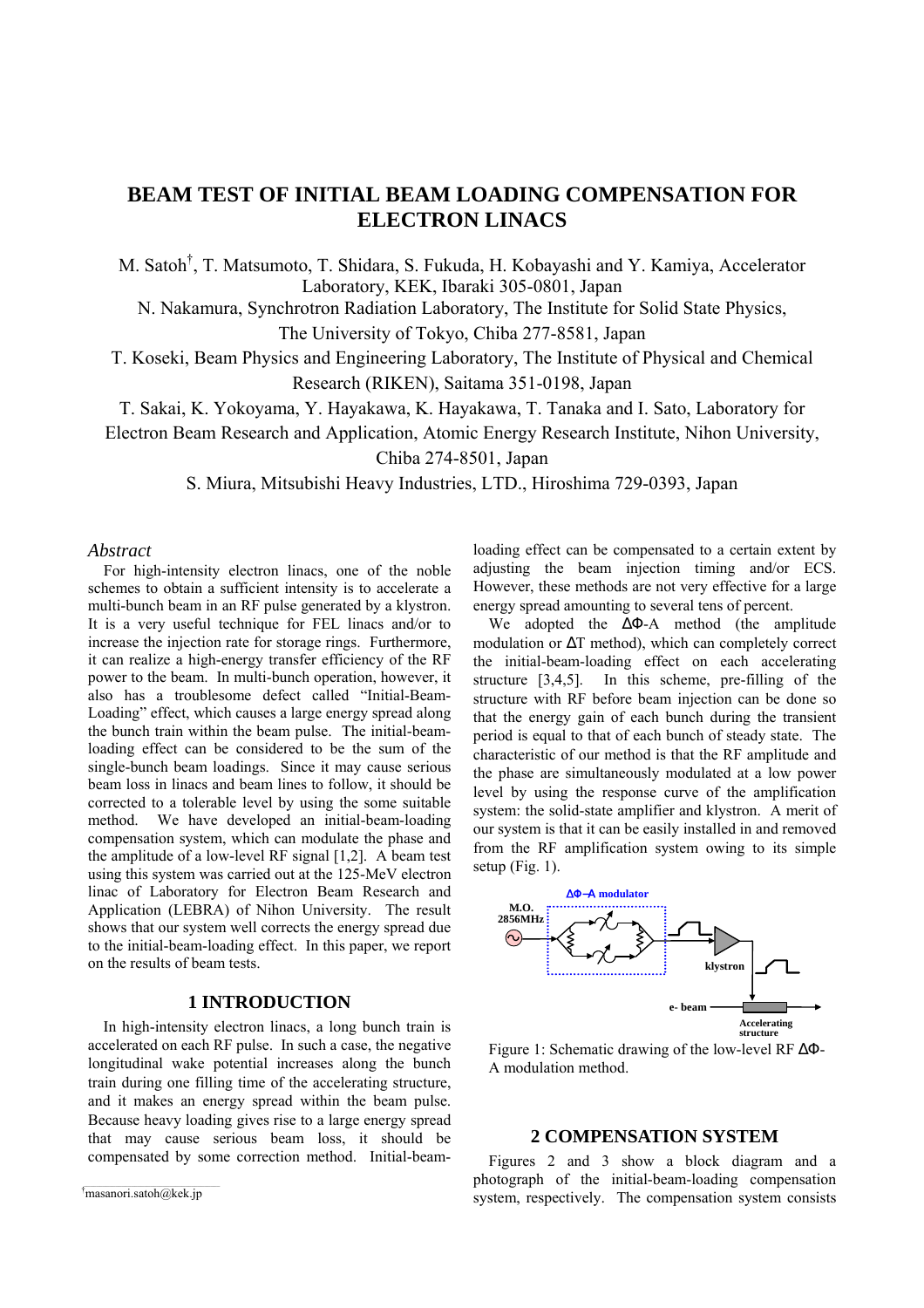of a ∆Φ-A modulation system and an I/Q (Inphase/Quadrature) detector.

The ∆Φ-A modulator we developed consists of two fast variable phase shifters and two 3-dB power dividers. A hybrid-coupled type using a varactor-diode was adopted for the fast phase shifter. Two 100-MHz programmable arbitrary waveform generators (Pragmatic Instruments, Inc. 2416A) with a control voltage from 0-V to 10-V are used for controlling two phase shifters, each of which has a 12-bit resolution and a rising time of less than 5-nsec. A 100-MHz pulse generator is used for the common time base of two arbitrary waveform generators in order to avoid any relative jitter, which may deteriorate the accuracy of the output RF control in both amplitude and phase. The modulator can achieve a maximum attenuation of more than 20-dB, and can transform the input CW signal into a pulse.

The I/Q detector as a fast phase detector we developed consists of two DBMs, two low-pass filters, a power divider and a 3-dB quadrature hybrid, which divides the



Figure 2: Block diagram of the initial-beam-loading compensation system.



Figure 3: Photograph of the initialbeam-loading compensation system.

RF signal into two equal outputs in amplitude with a 90 degree phase difference between them. In principal, it can simultaneously detect the amplitude and phase of the RF signal. In this beam test, an ordinary RF detector was used for amplitude measurements.

This compensation system has already been tested at the klystron test bench of KEK-LINAC without a beam, and its result showed a good performance of our compensation system.

### **3 RESULT OF BEAM TEST**

A beam test of the initial-beam-loading compensation was carried out at LEBRA of Nihon University. The LEBRA facility has both a free electron laser (FEL) and a parametric X-ray (PXR) generation system based on the S-band (2856-MHz) 125-MeV electron linac. The electron linac consists of two klystrons, a DC gun, a prebuncher, a buncher and three 4-m accelerating structures, each of which consists of 110 cells. Each klystron unit has an IΦA system and a 900-W solid-state amplifier (Class-C). The experimental setup of the beam test is shown in Fig. 4.

For energy compensation of two accelerating structures (Acc2 and Acc3), a ∆Φ-A modulation system is installed upstream of solid-stale amplifier No.2 driving klystron No.2, instead of the high-speed IΦA unit. Therefore, in this beam test, the energy spread caused by Acc1 is not compensated, and we aim to reduce the energy spread caused by only Acc2 and Acc3. The main parameters of the beam test are given in Table 1.

Figure 5 shows the measured and calculated beam energy spread before and after compensation. It shows that the energy spread is reduced from 24% to 6% by our compensation system. The reason for the energy spread remaining after compensation is that the initial-beamloading effect is not compensated at Acc1.

### **4 SUMMARY & FUTURE PLAN**

The ∆Φ-A modulation system and the I/Q detector have been developed for initial-beam-loading compensation. The first beam energy measurement was carried out using this compensation system.

When the same  $\Delta \Phi$ -A modulation system is also installed in klystron system No.1 and a more highperformance preamplifier, for example a Class-AB amplifier, is used for driving the klystron, the energy spread can be reduced to almost zero. Therefore, the result of this study shows for the first time that the ∆Φ-A modulation scheme of the low-power RF is a powerful tool for initial-beam-loading compensation.

To perform pulse-to-pulse feedback, a fast feedback control system based on a VMEbus is being developed and tested. Its photograph is shown in Fig. 6. Its performance and a detailed system description will be presented elsewhere.